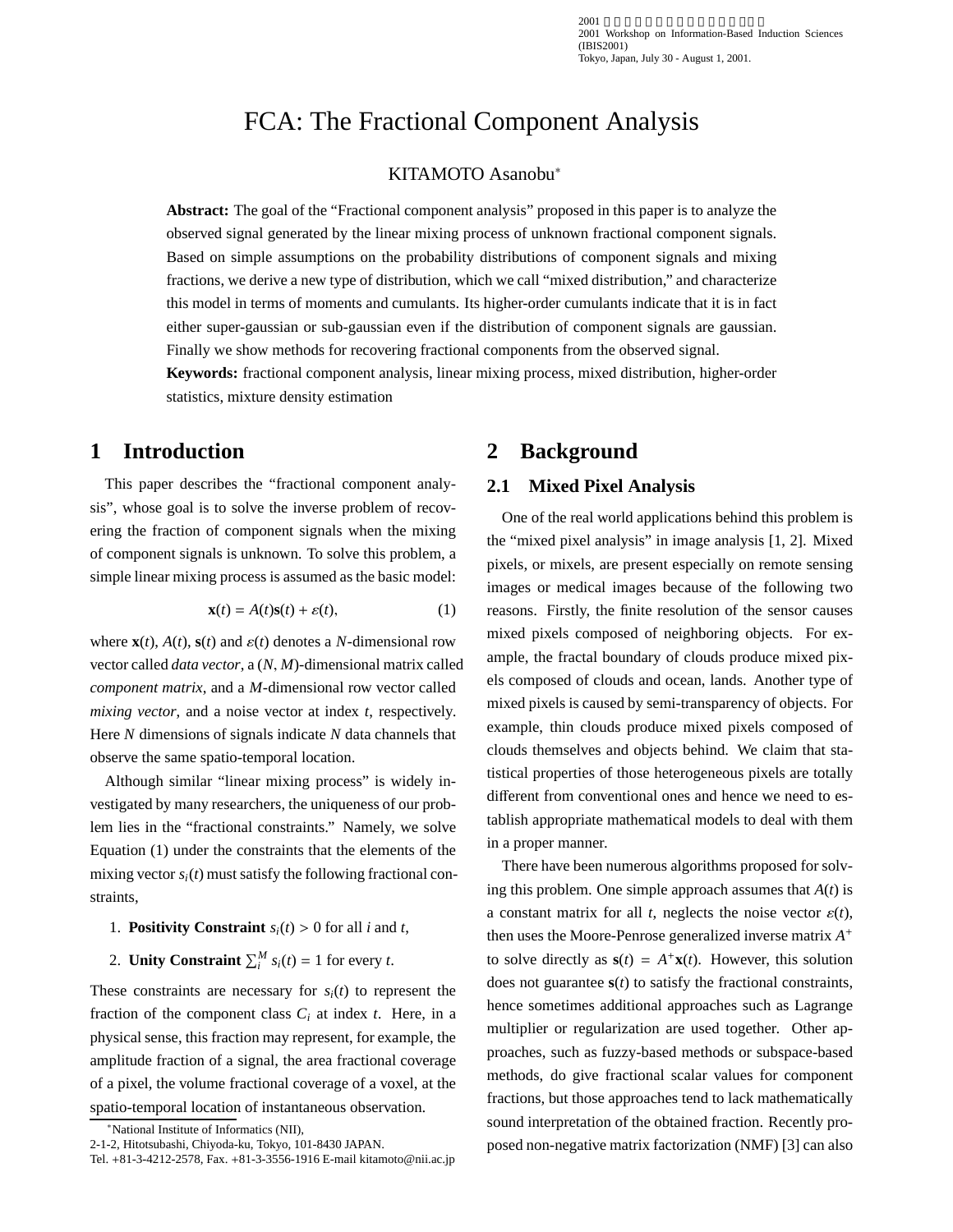

Figure 1: Schematic diagram of the activity function. decompose the set of observations into non-negative factors, but its goal is to produce sparse representation of the signal, which is not required in our problem.

### **2.2 Blind Source Separation**

Our problem may look similar to the blind source separation (BSS) problem. There is a widely known method called independent component analysis (ICA) for solving this problem [4]. ICA is a signal processing method to extract independent sources given only observed data that are mixtures of the unknown sources. Thus our problem shares some common features with BSS problem, but there are in fact also differences as follows:

The first difference lies in the formulation of Equation (1); in our problem it is the product of a *component matrix* and a *mixing vector*, not the product of a *mixing matrix* and a *source vector* as in BSS problem. This is because our goal is to obtain the set of fractions that satisfy the fractional constraints, and a mixing vector are more compact representation for fractions than a mixing matrix.

The second difference is that the linear mixing process is localized. In other words, linear mixing process varies for every index *t*, not only in terms of the value of fractions but also in terms of the number of fractional components involved in linear mixing. This assumption leads to the notion of activity function, as we address in the next section.

#### **2.3 Activity Function**

The assumption that the activity of each component is localized implies that component signals are active during small parts of the whole signal and remains silent for other parts. Then we can conceptually classify the observed signal into two types of signals; namely pure signals and mixed signals. Pure signals correspond to the case that only one component signal is active, while mixed signals, more than two component signals are active. This is a natural assumption in some image analysis problems, since each component is present for some pixels but not present for all pixels. Fig. 1 illustrates this idea by means of the notion of activity function. Each component is active for some range of index but not active for the whole signal. Pure signals, shown in white at signal type, can be observed for some range of the whole signal, and for other parts mixed signals, shown in gray at signal type, are generated as two-component mixed signals or three-component mixed signals.

Then we further advance this idea to assume that the probability density function (PDF) of the observed signal are the mixture of two types of distributions; namely pure distributions for pure signals and mixed distributions for mixed signals. Pure distributions and mixed distributions can be estimated from appropriate signal type. Here, puretype distributions are widely used, while mixed-type distributions are hardly known. Hence we need to characterize a probability model behind mixed signals, and that model is what we call the "mixed distribution."

# **3 Mixed Distribution**

# **3.1 Definition**

This section starts with the more formal definitions of the linear mixing process represented by Equation (1). Suppose that we have a set of data vectors  $\mathbf{x}(t) = (x_1(t), \ldots, x_N(t)),$  $(t = 1, \ldots, T)$  with *N* data channels, and this (mixed) data vector is constituted of *M* component classes  $C_m$ , (*m* = 1,..., *M*) with the fraction  $s_m(t)$ . Next we define the  $(N, M)$ component matrix  $A(t) = (\mathbf{a}_1(t), \dots, \mathbf{a}_m(t))$  and its column vector  $\mathbf{a}_m(t)$  is a random vector that represents a component signal from the component class  $C_m$  subject to the classconditional PDF  $p_m(\mathbf{a}_m|C_m;\psi_m)$ . We then define the mixing vector  $\mathbf{s} = (s_1, \ldots, s_M) \in S$  so that its *m*-th element represents the fraction of the component class  $C_m$  at index *t*, where the space of valid fractions *S* is

$$
S = \left\{ (s_1, \dots, s_M) \middle| s_i > 0, \sum_{i=1}^{M} s_i = 1 \right\}.
$$
 (2)

Note that the linear mixing of *M* components has only *M*−1 free parameters due to the fractional constraints, and we can always set  $s_M = 1 - \sum_{i=1}^{M-1} s_i$ . We denote the prior of the mixing vector as *f*(**s**; Θ) with parameters Θ. Finally we define the "mixed distribution" as the PDF of the observed mixed signal  $p(x)$  generated by linear mixing process in Equation (1).

Before the derivation of the mixed distribution, here we introduce characteristic function (CF)  $\varphi_{\mathbf{x}}(\mathbf{w})$  of the random variable **x**, which is defined as the Fourier transform of the PDF *p*(**x**),

$$
\varphi(\mathbf{w}) = E\left\{e^{j\mathbf{w}^T\mathbf{x}}\right\} \tag{3}
$$

where  $j = \sqrt{-1}$  is the imaginary unit. Now we refer to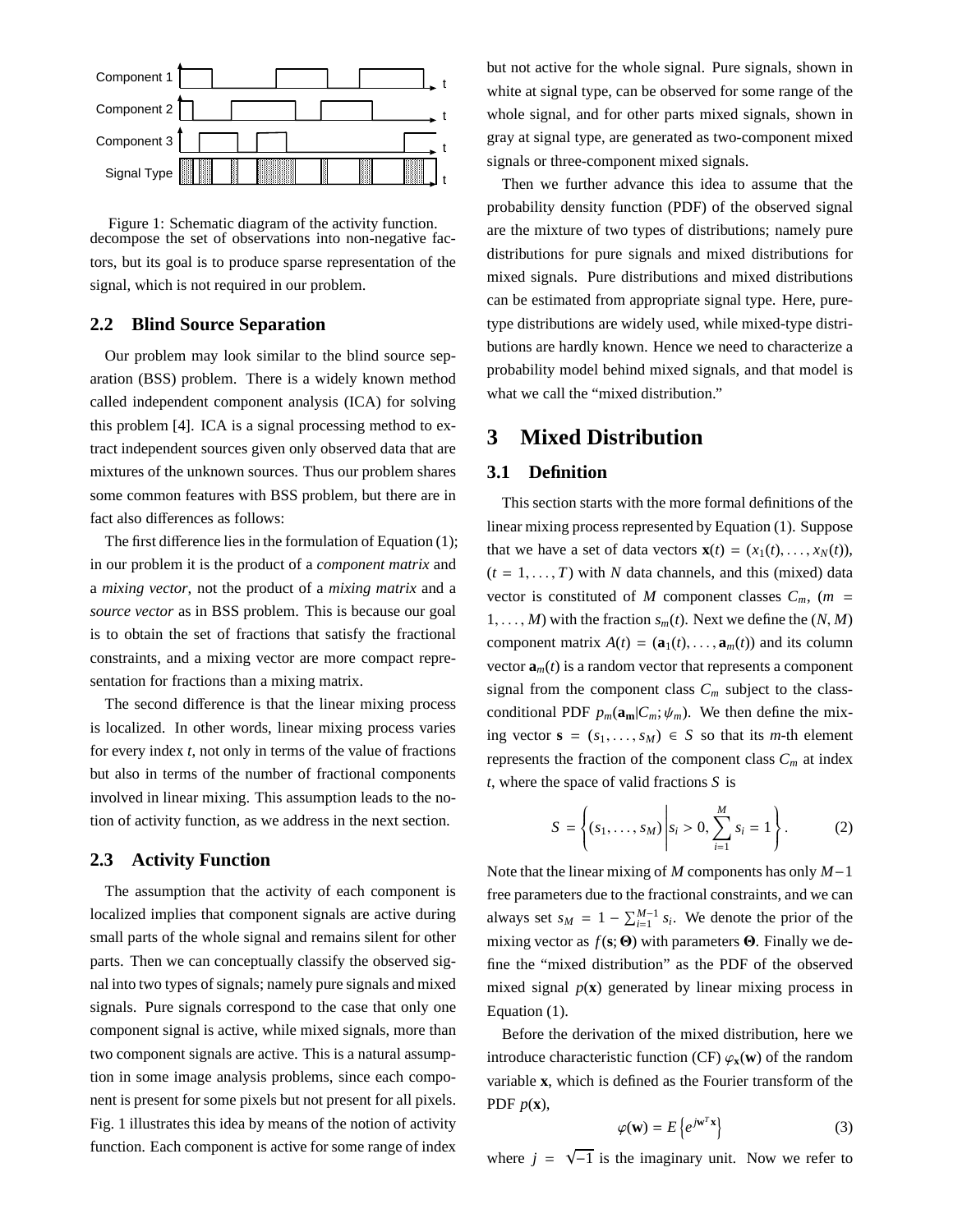useful properties of the CF that will be used in the following. Firstly, the CF of the random variable  $c\mathbf{x}$  when  $c$  is a constant can be represented as

$$
\varphi_{c\mathbf{x}}(\mathbf{w}) = \varphi_{\mathbf{x}}(c\mathbf{w}).\tag{4}
$$

Secondly, suppose the sum of independent random vectors  $\mathbf{x} = \sum_i \mathbf{x}_i$ , and the CF of **x** is obtained by the product of all CFs  $\varphi_{\mathbf{x}_i}(\mathbf{w})$  involved in the mixing,

$$
\varphi_{\mathbf{x}}(\mathbf{w}; \Psi) = \prod_{i} \varphi_{\mathbf{x}_i}(\mathbf{w}; \Psi_i), \tag{5}
$$

where  $\Psi_i$  is the parameters of *i*-th random vector, and  $\Psi$  is the parameters of **x**.

### **3.2 General Mixed Distribution**

Another assumption required here is that the column vectors of the component matrix are independent random vectors, and in addition, the noise term are also assumed to be independent random vectors. Then we can derive the CF  $\varphi_{\mathbf{x}}(\mathbf{w})$  of data vectors **x**. We first rewrite Equation (1) into the sum of *M* terms:

$$
\mathbf{x}(t) = A(t)\mathbf{s}(t) + \varepsilon(t) = \sum_{m=1}^{M} \mathbf{a}_m(t)s_m(t) + \varepsilon(t)
$$

$$
= \sum_{m=1}^{M} \mathbf{b}_m(t) + \varepsilon(t) \tag{6}
$$

where  $\mathbf{b}_m(t) = \mathbf{a}_m(t) s_m(t)$ . Next, using the property of Equation (5), we represent the CF of data vectors with parameters  $(\Psi, \Theta)$ ;

$$
\varphi_{\mathbf{x}}(\mathbf{w}; \Psi, \Theta) = \prod_{m=1}^{M} \varphi_m(\mathbf{w}; \psi_m, \Theta) \varphi_{\varepsilon}(\mathbf{w}) \tag{7}
$$

The mixed distribution can then be derived in two steps. The first step is to assume that the mixing vector **s** has constant values, namely the mixing fractions are constant for the whole signal. Applying Equation (4) to Equation (7) yields the CF conditioned on the fixed mixing vector **s**:

$$
\varphi_{\mathbf{x}}(\mathbf{w}|\mathbf{s};\Psi) = \prod_{m=1}^{M} \varphi_m(\mathbf{w}s_m; \psi_m) \varphi_{\varepsilon}(\mathbf{w})
$$
(8)

The CF  $\varphi_{\mathbf{x}}(\mathbf{w}|\mathbf{s}; \Psi)$  is usually invertible and we have  $\varphi^{-1}(\mathbf{x}|\mathbf{s}; \Psi)$ which is derived by the inverse Fourier transform;

$$
\varphi^{-1}(\mathbf{x}|\mathbf{s}; \Psi) = \frac{1}{2\pi} \int_{-\infty}^{\infty} e^{-j\mathbf{w}^T \mathbf{x}} \varphi_{\mathbf{x}}(\mathbf{w}|\mathbf{s}; \Psi) d\mathbf{w} \tag{9}
$$

Note that the PDF  $\varphi^{-1}(\mathbf{x}|\mathbf{s}; \Psi)$  cannot, in general, be represented in closed form using elementary functions except for cases that all PDFs  $p_m(\cdot)$  belong to the same family of stable

distributions. However, at least in any cases, Equation (9) can be computed numerically using FFT and numerical integration.

Mixing vectors, however, are in fact unknown and it is natural (especially in image analysis) to assume that the mixing vector is also a random vector distributed over the space of any possible combination of fractions as defined in Equation (2). According to this assumption, we randomize Equation (9) with the prior of the mixing vector represented by  $f(\mathbf{s}; \Theta)$  and obtain the PDF of  $p(\mathbf{x})$ .

$$
p(\mathbf{x}; \Psi, \Theta) = \int_{S} f(\mathbf{s}; \Theta) \varphi^{-1}(\mathbf{x}|\mathbf{s}; \Psi) d\mathbf{s}
$$
 (10)

It is clear from above derivation that this general procedures can deal with any types of probability models. However, if we manage to perform above procedures using numerical algorithms, the computational cost is high while the accuracy is low due to high dimensionality involved in the computation. Thus we need a standard model which can be easily computable and can be used to analyze essential properties of this type of models. For this purpose, we propose the standard model of the mixed distribution.

#### **3.3 Standard Mixed Distribution**

The standard mixed distribution is composed of two types of probability models, namely the model of component signals and the model of mixing. For the first model, we use the normal distribution (gaussian) as the class-conditional PDF of the component class  $C_m$  with parameters  $\Psi_m$ :

$$
p_m(\mathbf{x}|C_m; \Psi_m) = N(\mathbf{x}; \mu_\mathbf{m}, \Sigma_m)
$$
  
= 
$$
\frac{e^{-\frac{1}{2}(\mathbf{x} - \mu_\mathbf{m})^T \Sigma_m^{-1}(\mathbf{x} - \mu_\mathbf{m})}}{(2\pi)^{N/2} |\Sigma_m|^{1/2}}.
$$
 (11)

Here the CF of the normal distribution  $N(\mu_{\bf m}, \Sigma_m)$  can be simply represented as follows.

$$
\varphi(\mathbf{w}) = e^{j\mathbf{w}^T\mu_{\mathbf{m}} - \frac{1}{2}\mathbf{w}^T\Sigma_m\mathbf{w}}
$$
(12)

For the second model, we use the Dirichlet distribution as the prior of mixing vectors with parameters Θ:

$$
f(\mathbf{s};\mathbf{\Theta}) = \frac{\Gamma\left(\sum_{m=1}^{M} \theta_m\right)}{\prod_{m=1}^{M} \Gamma\left(\theta_m\right)} \prod_{m=1}^{M} s_m^{\theta_m - 1}.
$$
 (13)

Note that, this is the equation of *M*−1 dimensional Dirichlet distribution because the  $M$ -th fraction  $s_M$  can always be set to  $s_M = 1 - \sum_{m=1}^{M-1} s_m$ . In addition, for later use, let  $\theta =$  $\sum_{i=1}^{M} \theta_i$ . If *M* = 2, one dimensional Dirichlet distribution is called Beta distribution [2].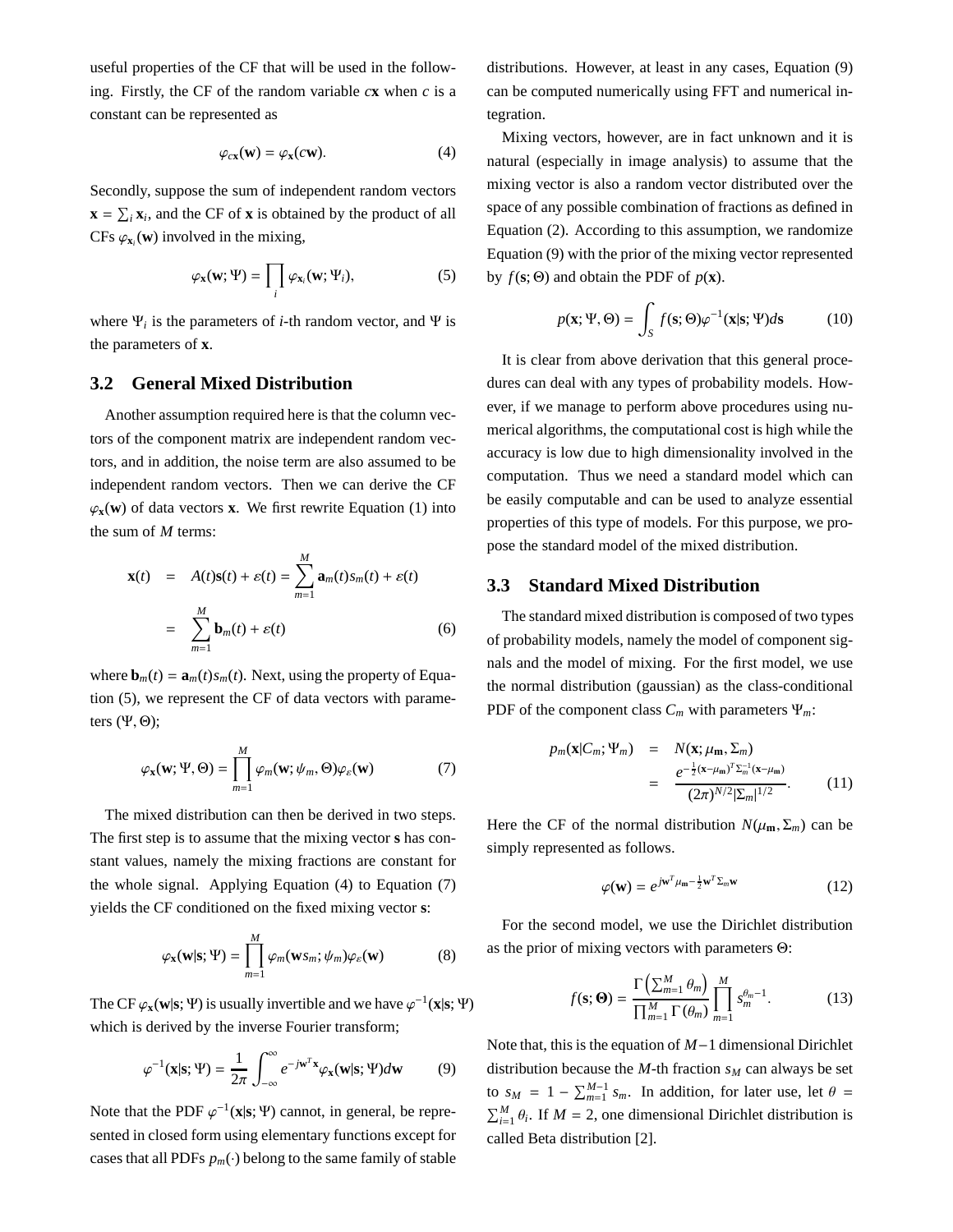In the standard mixed distribution, Equation (8) can be simplified because the normal distribution is a family of stable distributions. That is,

$$
\varphi_{\mathbf{x}}(\mathbf{w}|\mathbf{s}) = \prod_{m=1}^{M} \varphi_{\mathbf{a}_m}(\mathbf{w} s_m) \varphi_{\varepsilon}(\mathbf{w})
$$
 (14)

$$
= e^{\left[j\mathbf{w}^{T}\left(\sum_{m=1}^{M}s_{m}\mu_{m}\right)-\frac{1}{2}\mathbf{w}^{T}\left(\sum_{m=1}^{M}s_{m}^{2}\Sigma_{m}+\Sigma_{\varepsilon}\right)\mathbf{w}\right]} \tag{15}
$$

where the noise term is assumed to be gaussian  $N(0, \Sigma_{\varepsilon})$ .

## **3.4 Statistics of Mixed Distribution**

Now we are interested in characterizing the statistical properties of the standard mixed distribution, and we specifically focus on the moments and cumulants of the standard mixed distribution in this paper, although provided that the moments and cumulants do exist. For this purpose, the following power series expansion of the CF is useful:

$$
\varphi(\mathbf{w}) = \sum_{l_1,\dots,l_N=0}^{\infty} \frac{j^{\sum_{i=1}^{N} l_i}}{\prod_{i=1}^{N} l_i!} M_1 \prod_{i=1}^{N} w_i^{l_i},
$$
(16)

where  $M_1 = M_{(l_1,...,l_N)}$  is the moment of order  $l = \sum_{i=1}^{N} l_i$ . Conversely, the moment  $M_1$  can be calculated as follows:

$$
M_{1} = (-j)^{l} \frac{\partial^{l} \varphi(\mathbf{w})}{\partial w_{1}^{l_{1}} \cdots \partial w_{N}^{l_{N}}}\Big|_{w_{1}=\cdots=w_{N}=0}
$$
 (17)

Following equations above, we derive the moments of the PDF  $p(\mathbf{x}; \Psi, \Theta)$  with the power series expansion of  $\varphi_{\mathbf{x}}(\mathbf{w})$ . If we apply Equation (3) to both sides of Equation (10), and replace the CF with power series expansion as in Equation (16), we may obtain the following relation,

$$
\sum_{l_1,\dots,l_N=0}^{\infty} \frac{j^{\sum_{i=1}^{N} l_i}}{\prod_{i=1}^{N} l_i!} M_1 \prod_{i=1}^{N} w_i^{l_i}
$$
  
= 
$$
\int_{S} \sum_{l_1,\dots,l_N=0}^{\infty} \frac{j^{\sum_{i=1}^{N} l_i}}{\prod_{i=1}^{N} l_i!} R_1(s; \Psi) \prod_{i=1}^{N} w_i^{l_i} f(s; \Theta) ds, \quad (18)
$$

where  $R_1$ (**s**; Ψ) is the moment of the PDF  $\varphi^{-1}$ (**x**; Ψ). Comparing the terms of same order in both sides in Equation (18), the simple formula is obtained for each **l**,

$$
M_{\mathbf{l}} = \int_{S} R_{\mathbf{l}}(\mathbf{s}; \Psi) f(\mathbf{s}; \Theta) d\mathbf{s}.
$$
 (19)

Note that these are moments about the origin, different from central moments about the mean.

Central moments for order 1 and 2 are already obtained for arbitrary *N* [5], but due to limited space, we focus on the case of  $N = 1$  in this paper and demonstrate procedures for the first order moment  $l = 1$ . Firstly  $R_1$  can be derived from Equation (15) and Equation (17),

$$
R_1 = \left. \frac{\partial \varphi_x(w|\mathbf{s})}{\partial w} \right|_{w=0} = \sum_{m=1}^M s_m \mu_m.
$$
 (20)

Then this result is used in Equation (19) to give

$$
M_1 = \int_{S} R_1 f(\mathbf{s}; \Theta) d\mathbf{s}
$$
  
\n
$$
= \sum_{m=1}^{M} \mu_m \int_{S} \frac{\Gamma(\theta)}{\prod_{m=1}^{M} \Gamma(\theta_m)} \left( \prod_{\substack{n=1 \ n \neq m}}^{M} s_n^{\theta_n - 1} \right) s_m^{\theta_m} d\mathbf{s}
$$
  
\n
$$
= \frac{\sum_{m=1}^{M} \theta_m \mu_m}{\theta},
$$
 (21)

where the class-conditional PDF  $p_m(\cdot) \sim N(s; \mu_i, \sigma_i^2)$ , the noise term is omitted for clarity, and the following relationship is used without proof [5],

$$
\int_{S} \frac{\Gamma(\theta)}{\prod_{m=1}^{M} \Gamma(\theta_{m})} \left( \prod_{\substack{n=1 \ n \neq m}}^{M} s_{n}^{\theta_{n}-1} \right) s_{m}^{\theta_{m}-1+1} d\mathbf{s} = \frac{\theta_{m}}{\theta}.
$$
 (22)

This procedure can easily extend to the second moment case or higher-order moment cases and Fig. 2 illustrates up to fourth order moments of the standard mixed distribution.

#### **3.5 Experiments**

$$
\sum_{k=1}^{\infty} \frac{M_k}{(k-1)!} s^{k-1} = \left[ \sum_{n=1}^{\infty} \frac{k_n}{(n-1)!} s^{n-1} \right] \left[ \sum_{l=0}^{\infty} \infty \frac{M_l}{l!} s^l \right] (29)
$$

#### Gram-Charlier expansion

To verify equations in Fig. 2, we perform a simple simulation using random number generators. Comparison is made on cumulants, not on moments, so the moments are converted to cumulants using the following relationship,

$$
k_1 = M_1 \tag{30}
$$

$$
k_2 = M_2 - M_1^2 \tag{31}
$$

$$
k_3 = M_3 - 3M_1M_2 + 2M_1^3 \tag{32}
$$

$$
k_4 = M_4 - 4M_3M_1 - 3M_2^2 + 12M_2M_1^2 - 6M_1^4 \quad (33)
$$

We call these cumulants as theoretical cumulants  $k_i^t$ . On the other hand, we also define empirical cumulants  $k_i^e$  that can be calculated from simulated data as follows,

$$
k_1 = E[X] = \mu \tag{34}
$$

$$
k_2 = E[(X - \mu)^2] = \sigma^2 \tag{35}
$$

$$
k_3 = E[(X - \mu)^3]
$$
 (36)

$$
k_4 = E[(X - \mu)^4] - 3\sigma^4 \tag{37}
$$

Here  $\mu$  and  $\sigma^2$  is the mean and the variance of a random variable *X*. The purpose of the experiments is to compare theoretical cumulants with empirical cumulants and evaluate the magnitude of error between them. The brief description of the experiments follows.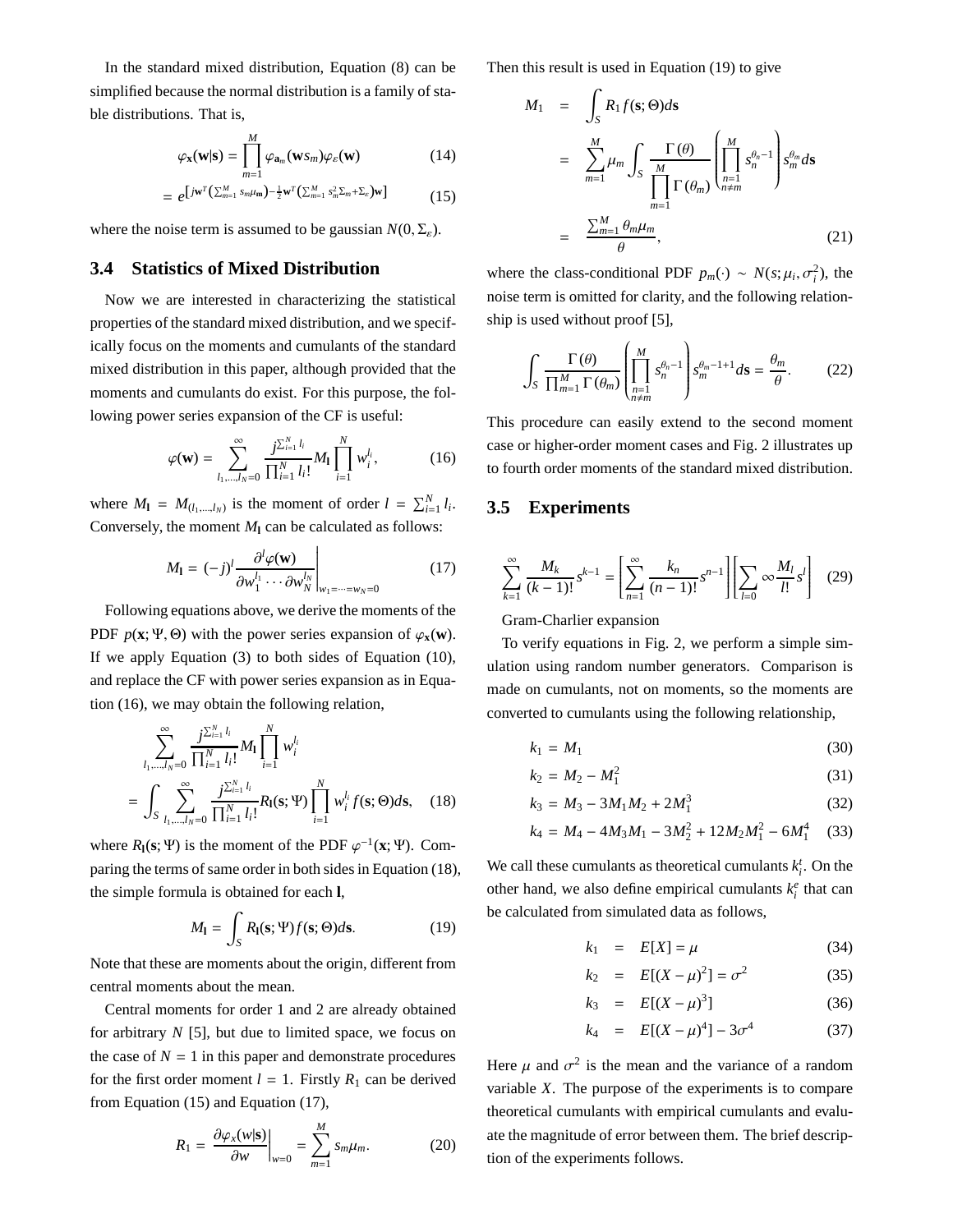$$
R_2 = \left\{ \sum_{m=1}^{M} s_m \mu_m \right\}^2 + \left\{ \sum_{m=1}^{M} s_m^2 \sigma_m^2 \right\} \tag{23}
$$

$$
R_3 = \left\{ \sum_{m=1}^{M} s_m \mu_m \right\}^3 + 3 \left\{ \sum_{m=1}^{M} s_m \mu_m \right\} \left\{ \sum_{m=1}^{M} s_m^2 \sigma_m^2 \right\}
$$
(24)

$$
R_4 = \left\{ \sum_{m=1}^M s_m \mu_m \right\}^4 + 6 \left\{ \sum_{m=1}^M s_m \mu_m \right\}^2 \left\{ \sum_{m=1}^M s_m^2 \sigma_m^2 \right\} + 3 \left\{ \sum_{m=1}^M s_m^2 \sigma_m^2 \right\}^2 \tag{25}
$$

$$
M_2 = \frac{\sum_{m=1}^{M} \theta_m (\theta_m + 1) \left( \mu_m^2 + \sigma_m^2 \right) + \sum_{\substack{m,n=1 \ m \neq n}}^{M} \theta_m \theta_n \mu_n \mu_m}{\theta(\theta + 1)}
$$
(26)

$$
M_3 = \frac{\sum_{m=1}^{M} \theta_m (\theta_m + 1)(\theta_m + 2) \left(\mu_m^3 + 3\mu_m \sigma_m^2\right) + \sum_{\substack{m,n=1\\m \neq n}}^{M} \theta_m \theta_n (\theta_n + 1) \left(\mu_m \mu_n^2 + 3\mu_m \sigma_n^2\right) + \sum_{\substack{m,n, \rho = 1\\m \neq n \neq \rho}}^{M} \theta_m \theta_n \theta_0 \mu_m \mu_n \mu_0}{\theta(\theta + 1)(\theta + 2)}
$$
(27)

$$
M_{4} = \frac{\sum_{m=1}^{M} \theta_{m}(\theta_{m} + 1)(\theta_{m} + 2)(\theta_{m} + 3)\left(\mu_{m}^{4} + 6\mu_{m}^{2}\sigma_{m}^{2} + 3\sigma_{m}^{4}\right) + \sum_{\substack{m,n=1 \ m \neq n}}^{M} \theta_{m}(\theta_{m} + 1)\theta_{n}(\theta_{n} + 1)\left(\mu_{m}^{2}\mu_{n}^{2} + 6\mu_{m}^{2}\sigma_{n}^{2} + 3\sigma_{m}^{2}\sigma_{n}^{2}\right)}{\theta(\theta + 1)(\theta + 2)(\theta + 3)} + \frac{\sum_{\substack{m,n=1 \ m \neq n}}^{M} \theta_{m}\theta_{n}(\theta_{n} + 1)(\theta_{n} + 2)\left(\mu_{m}\mu_{n}^{3} + 6\mu_{m}\mu_{n}\sigma_{n}^{2}\right) + \sum_{\substack{m,n=1 \ m \neq n \neq 0}}^{M} \theta_{m}\theta_{n}\theta_{o}(\theta_{o} + 1)\left(\mu_{m}\mu_{n}\mu_{o}^{2} + 6\mu_{m}\mu_{n}\sigma_{o}^{2}\right)}{\frac{m \neq n}{m \neq n \neq 0}} + \frac{\sum_{\substack{m,n=1 \ m \neq n \neq 0}}^{M} \theta_{m}\theta_{n}\theta_{o}\theta_{p}\mu_{m}\mu_{n}\mu_{o}\mu_{p}}{\theta(\theta + 1)(\theta + 2)(\theta + 3)} + \frac{\sum_{\substack{m,n=1 \ m \neq n \neq 0}}^{M} \theta_{m}\theta_{n}\theta_{o}\theta_{p}\mu_{m}\mu_{n}\mu_{o}\mu_{p}}{\theta(\theta + 1)(\theta + 2)(\theta + 3)}
$$
(28)

Figure 2: Moments of the standard mixed distribution for order 2, 3 and 4. Here  $m \neq n \neq o \neq p$  represents that none of them are equivalent.

| $\boldsymbol{M}$ | $k_i$          | Average                   | Median                               |
|------------------|----------------|---------------------------|--------------------------------------|
| $M = 2$          | k <sub>1</sub> | $1.57 \times 10^{-3}$     | $9.30 \times 10^{-4}$                |
|                  | k <sub>2</sub> | $1.35 \times 10^{-3}$     | $1.15 \times 10^{-3}$                |
|                  | $k_3$          | $2.40 \times 10^{-2}$     | $7.21 \times 10^{-3}$                |
|                  | $k_4$          | $1.89 \times 10^{-2}$     | $1.07 \times 10^{-2}$                |
| $M=10$<br>--     | k <sub>1</sub> | $1.14 \times 10^{-3}$     | $8.53 \times 10^{-4}$                |
|                  | $k_2$          | $1.30 \times 10^{-3}$     | $1.17 \times 10^{-3}$                |
|                  | $k_3$          | $2.61 \times 10^{-2}$     | $1.69 \times 10^{-2}$                |
|                  | $k_4$          | $1.61 \times 10^{-2}$<br> | $1.13 \times 10^{-2}$<br>$-1$<br>. . |

Table 1: Comparison between theoretical cumulants and empirical cumulants.

1. The parameters of component distributions Ψ and mixing distributions Θ are randomly generated.

- 2. The component matrix and the mixing vector are generated according to the normal distribution and the Dirichlet distribution respectively using parameters generated in 1, and a mixed random variable is computed according to Equation (1).
- 3. This trial (2) is repeated for 1,000,000 times.
- 4. Then empirical cumulants are calculated for these trials from equations Equation (34) to Equation (37).
- 5. At the same time, theoretical moments are calculated from equations Equation  $(30)$  to Equation  $(33)$  using randomly generated parameters in (1).
- 6. Evaluate the relative error  $e_i = |k_i^t k_i^e|/|k_i^t|$  except for the case  $|k_i^t| \sim 0$ .
- 7. Repeat a set of trials for 100 times with collecting *ei*, and obtain the average and median of *ei* for the cumulant of order *i*.

Then Table 1 shows the result. Our theoretical cumulants demonstrate relatively small error for all cases. Errors in higher-order cumulants tend to be larger, but we assume that its reason may be the accumulation of error or some bias in random number generators. Based on these results, we can now verify that our theoretical cumulants of the standard mixed distribution is correct.